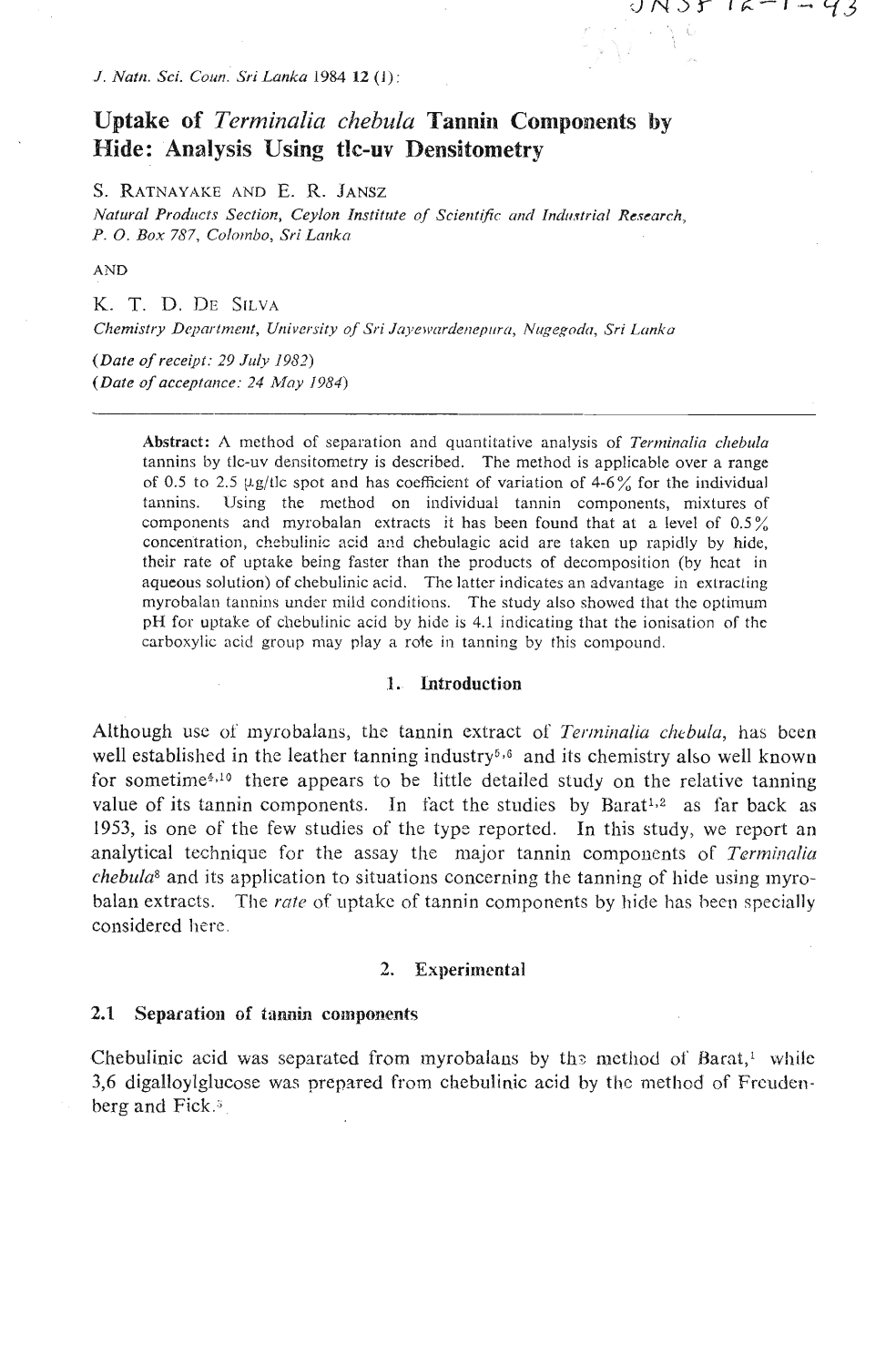Chebulagic acid was isolated from the mother liquor after chebulinic acid precipitation, by the following procedure. The mother liquor (200 ml) was adjusted to pH 6.7 and extracted with ethylacetate (50 ml $\times$ 3). The aqueous portion was adjusted to pH 4.5 and extracted similarly with ethyl acetate. The pH was then adjusted to pH 2 and extracted with ethylacetate  $(50 \text{ ml} \times 3)$ . Chebulagic acid was found in the most purified state in the aqueous mother liquor after the final extraction. This was purified by the method of Reddy et al.<sup>9</sup>

# **2.2** Experiments **with hide**

In order to apply the assay a laboratory model of leather tannin was designed. In most experiments the major tanning components of the extract was maintained at a low level of concentration  $(0.5\%)$  and  $10\%$  acetone added in order to prevent precipitation. Unless otherwise specified, pH was adjusted to 4.6.

Into the tannin containing solutions  $(100 \text{ ml})$  was dipped a small piece *(5* g fresh wt., 65-70% moisture) of chromed hide. Care was taken to keep weight, area and shape of the hide constant. The solution contained in a closed vessel was stirred for 24-48 h at room temperature (28-30°C) using a magnetic stirre aliquots withdrawn at various time intervals. The aliquots were diluted with ethanol to the range of 0.5 to 2.5 µg/tannin component concerned and spotted on a tlc plate.

## **2.3 TLC-UV** densitonnetry

Separations were carried out using 500  $\mu$  silica gel  $G_{60}$  tic plates developed in ethyl formate : formic acid : toluene  $(2:1:1)$ . The tannins in ethanolic extract were spotted on the tlc plates so that the content of each component tannin per spot was no more than 2.5  $\mu$ g. Using this technique, the myrobalans tannin clearly separated into 2 major and 6 minor spots. In order of increasing Rf value the spots were : chebulic acid, 1, 3, 6-trigalloylglucose, chebulagic acid (major) chebulinic acid (major) 3, 6-digalloylglucose, unknown glucogallin and gallic acid.

The plates were allowed to dry in the dark for 5-10 min and then dried further with an even stream of hot air for 3-5 min. The tannins then autooxidise to produce grey spots. Uv-densitometry was carried out on the tlc plates immediately after colour development.

Thc instrument used for tlc-uv densitometry was a Camag automatic scannjng, variable wavelength densitometer (model 76500) equipped into a strip chart recorder (Camag,  $w + w 1107$ ) at 625 mm. (Band with 30 nm, slit 6 mm). Standard curves were plotted for chebulinic acid, chebulagic acid, digalloylglucose and gallic acid. The curves were linear in the range of 0.5 to 2.5  $\mu$ g/spot and the coefficient of variation was  $4-6\%$ . As there were small variations from plate to plate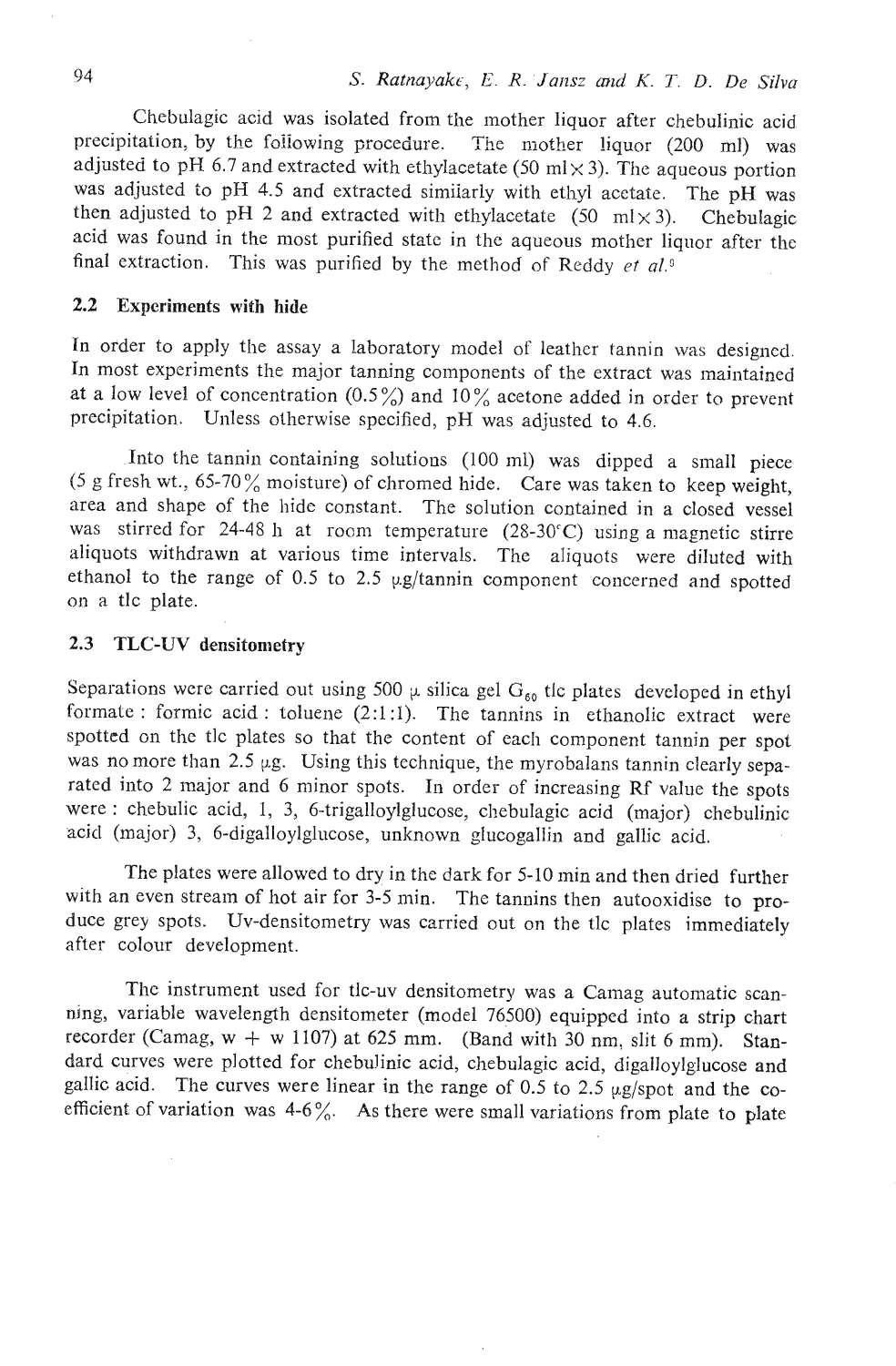calculations were made by comparing spots on the same plate and expressing results as a percentage of the control by running standards on the same plate *and* rejecting all readings out of the normal range of linearity. Samples were run in duplicate and values recorded are a mean of duplicate values which agreed to within  $5\%$  error.

# **3. Results**

### **3.1 Sri Lankan myrobalans-main tannin components**

The main components were chebulinic acid (approximately  $14\%$ ) and chebulagic acid (approximately  $7\frac{\sqrt{}}{2}$ ); all other components were less than  $2\frac{\sqrt{}}{2}$ . All results are expressed on dry weight of the fruit. Drum drying of extracts results in decomposition of  $15{\text -}20\%$  of the chebulinic acid and the appearance of digalloylglucose.

### **3.2 Effect of heat on aqueous chebulinic acid solutions**

Chebulinic acid solution when heated at temperatures of  $70^{\circ}$ C and  $80^{\circ}$ C for 8 hours does not produce 3, 6-digalloylglucose but another compound suspected to be 1,3, 6-trigalloylglucose as it is derived from chebulinic acid and decomposes to give equirnoiar amounts of digalloylglucose and gallic acid on decomposition. At temperatures of 90 $^{\circ}$ C and 100 $^{\circ}$ C 3,6-digalloylglucose is produced (Table 1).

| TABLE 1.                  | Effect of heating a dilute chebulinic acid solution |          |                |    |             |          |     |               |    |     |          |               |       |  |  |
|---------------------------|-----------------------------------------------------|----------|----------------|----|-------------|----------|-----|---------------|----|-----|----------|---------------|-------|--|--|
| Temperature $(^{\circ}C)$ |                                                     | 70       |                |    | 80          |          |     | 90            |    |     | 100      |               |       |  |  |
| Time (hours)              | 0.5                                                 | 2        | -8             |    | $0.5 \pm 2$ |          | - 8 | $0.5 \quad 2$ |    | - 8 | 0.5      | $\mathcal{P}$ | - 8   |  |  |
| Digalloylglucose $(mm2)$  | $^{O}$                                              | $\Omega$ | $\overline{0}$ | 0  |             | $\Omega$ | 12  | 0             | 0  | 78  | $\Omega$ | 28            | 92    |  |  |
| $Trigalloylglu\csc(mm2)$  | 0                                                   |          | 44             | 18 | 49          |          | -82 | 34            | 57 | 54  | 37       |               | 56 34 |  |  |

**TADLE** I. Effect of heating **a** dilute chebulinic acid solution

Chebulinic acid (0.1 %) in water was maintained at the above temperaturcs for the given times **and**  aliquots analysed by tlc-uv densitometry.

Concentration is referred to in terms of peak area (mm<sup>2</sup>). For digaloylglucose and trigalloylglucose 100 mm<sup>3</sup> is approximately 1  $\mu$ g. For the same aliquot, original chebulinic acid peak area-158 mma. Residual chebuliilic acid (after 8 hours) was 45, **10, O and 0%** at **70,** 80, **90** and **100°C**  respectively.

#### **3.3** Uptake of individual tannins by hide

During prcliminary experiments uptake of tannin components was monitored by measuring optical dcnsity of the solution at 277 nm after dilution. Loss of tannins from the solution was assumed as indicative of uptake of tannins by hide, as control cxperimenis (without hide) resulted in no significant losses of tannins on stirring even after 48 hours and further that hide released 277 nm absorbing substances to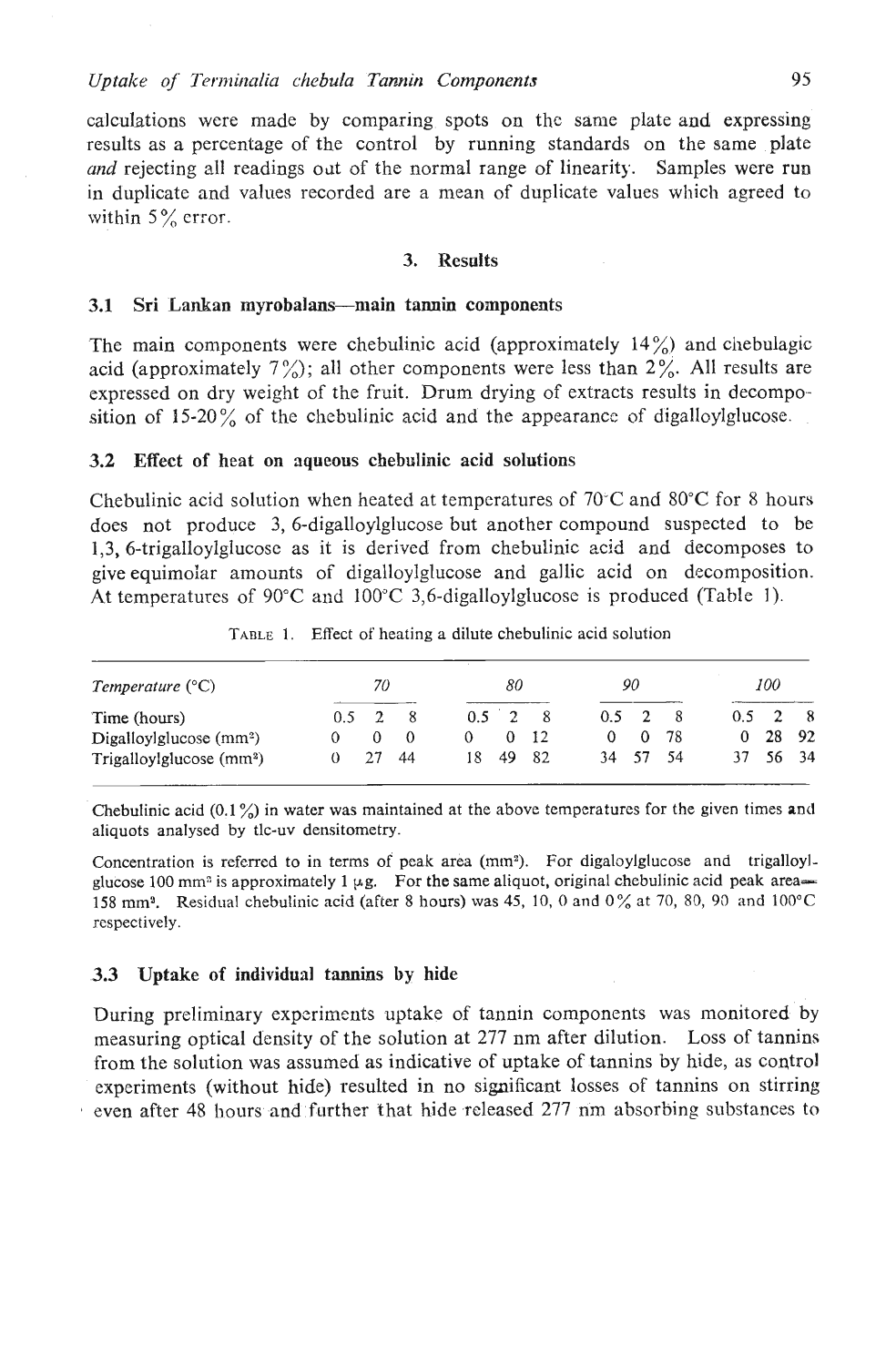the medium to a very small extent (less than  $2\%$  total absorbance) upto 24 hours. Results (Figure 1) shows that chebulagic acid was taken up by hide more rapidly than either chebulinic acid or digalloylglucose.

Studies also showed that increases in concentration of chebulinic acid to 2.5% resultcd in marked increases in the rate of uptake. Notwithstanding the controls used it was felt that anomalies could be experienced; for example, as a result of reaction between substances released by hide and the component tannin thus producing 277 nm absorbing material. This was verified when chebulinic acid uptake was followed using tlc-uv densitometry (Figure 1). Similar results were obtained but uptake was greater by this method for readings taken beyond 8 hours, confirming interference by non-chebulinic 277 nm absorbing components in thc direct uv method. Thus the advantages of using the tlc-uv densitornetric technique where such impurities are separated by tlc and the tannin concerned quantified independently is emphasised.

# **3.4 Effect** of **pH**

Results (Figure 2) showed that a pH optimum of 4.1 was shown for the uptake of chebulinic acid.

# **3.5** Dual **components**

Studies using mixtures of chebulinic acid and digalloylglucose confirmed that the former was bound by hide to a much greater extent (Figure 3). Studies using a mixture of chebulinic acid and its decomposition product (at 70"C), suspected to be trigalloylglucose. showed that chebulinic acid exhibits a far higher rate of uptake (Figure 3).

# **3.6** Myrobalan extracts

The use of these extracts have the advantage of the presence of non-tannins and minor components of tannin value and therefore results are of added significance. Study of uptake of tannin components by hide by a myrobalan extract clearly showed that uptake of chebulinic acid was most significant (Figure 4). As this may be merely an effect of higher concentration, the same experiment was conducted with the mother liquor after chebulinic acid extraction which had approximately the same molar concentration of the two components. Results again showed that the rate of chebulinic acid uptake was much higher than that of chebulagic acid (Figure 4)

## **4. Discussion**

The fact that chebulinic acid appears to be taken up by hide faster than chebulagic acid in mixed extracts, while the opposite is true for the component tannin in the pure form is indicative of the complex nature of tannin uptake by hide. However,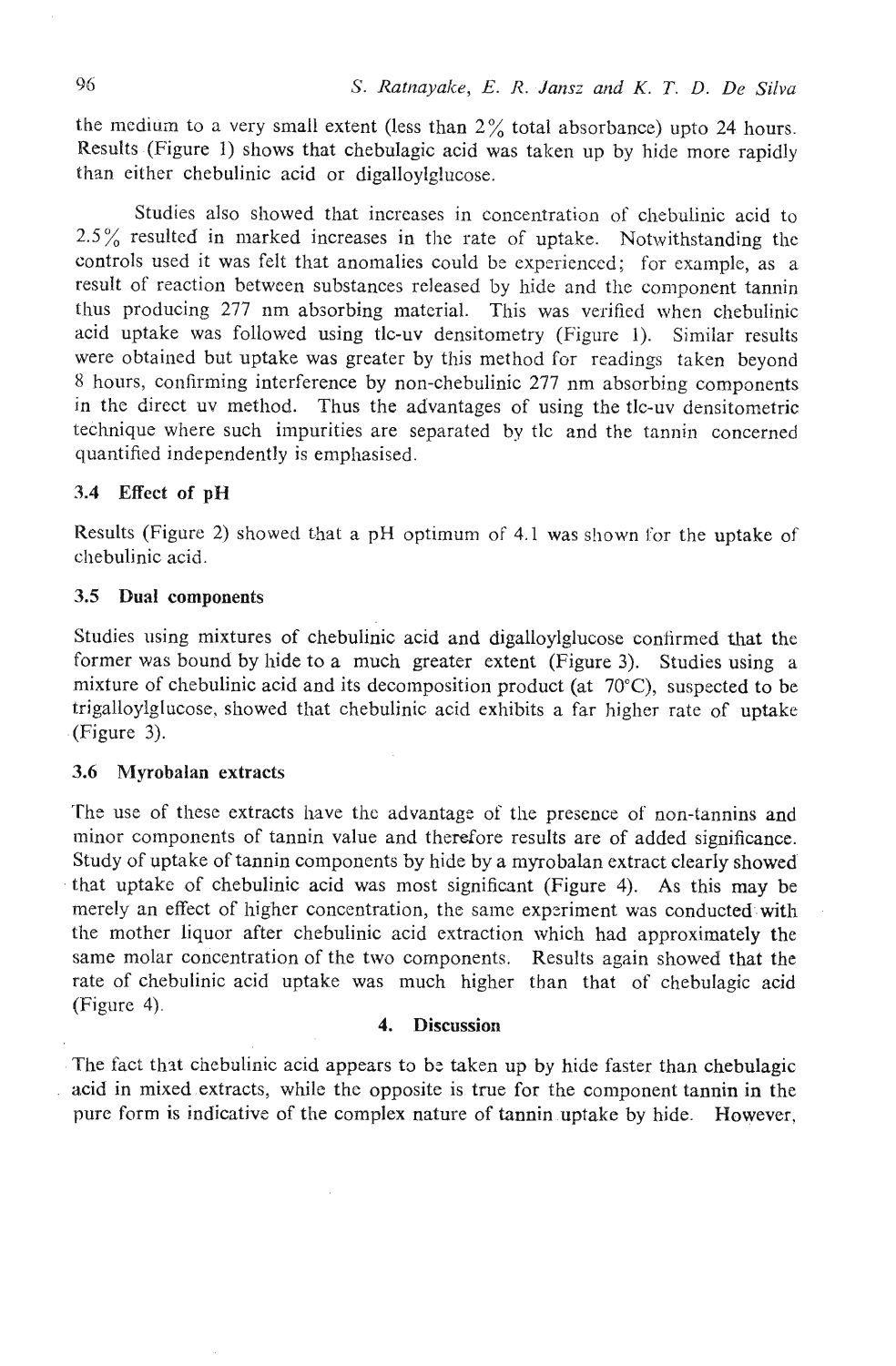

 $x \rightarrow x$ , Chebulinic acid by tlc-uv densitometry

 $Q$ —— $Q$ , Chebulinic acid by direct UV absorbence<br> $\triangle$ —— $\triangle$ , Chebulagic acid by direct UV adsorbance

 $\bullet$ — $\bullet$ , Digalloylglucose by direct UV absorbance

Uptake was calculated by measuring residual tannin in medium by the method given above. 100% refers to 5 mg cc<sup>-1</sup> tannin concentration. Other details as in experimental.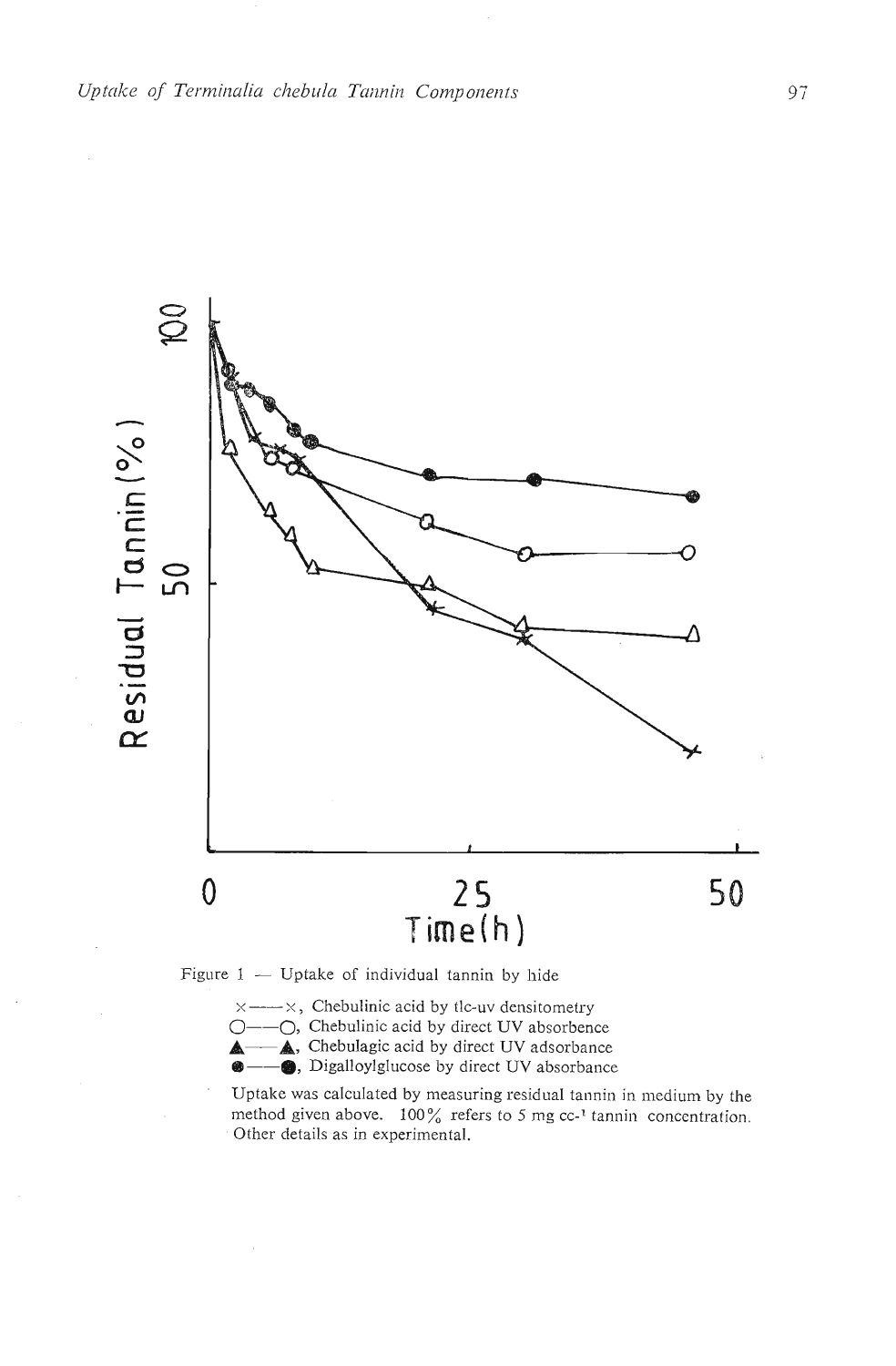



**PH** was maintained by use of 2 m Acetate buffer. Original chebulinic acid concentration  $=$  5 mg cc-<sup>1</sup>. Uptake was calculated by measuring residual tannin in medium by tlc-uv densitometry over a time course of 8 hours. Uptake at 4 hours is plotted versus PH.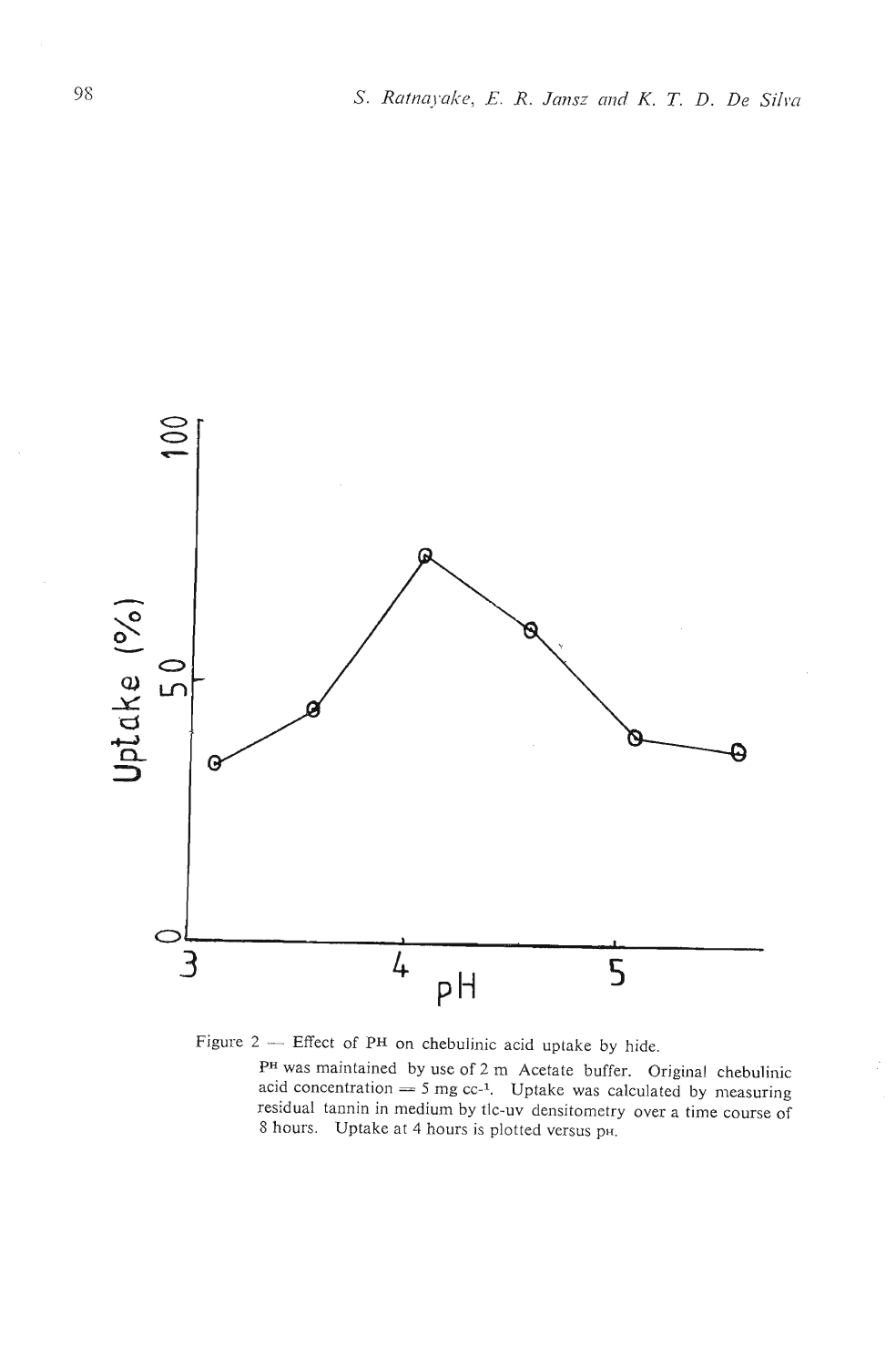

Figure 3 - Uptake of selected myrobalan tannin components<br>Expt A  $\overline{C}$  Concentration is expressed in mm<sup>2</sup>-A peak area of

Concentration is expressed in mm<sup>2</sup>- A peak area of 100 mm<sup>2</sup> represents approximately  $1.5/\mu$ g chebulinic acid and  $1/\mu$ g digalloylglucose in an aliquot. Initial concentration of chebulinic acid and digalloylglucose was approximately 2.0 mm and 2.5 mm respectively.



Expt B A peak area of 50 mm is approximately 1.5/ $\mu$ g for chebulinic acid and trigalloylglucose respectively. Initial concentration of the two compounds were 5 mm and 4 mm respectively

**A** - **A**, Chebulinic acid;  $\times$  --------- $\times$ , Trigalloylglucose.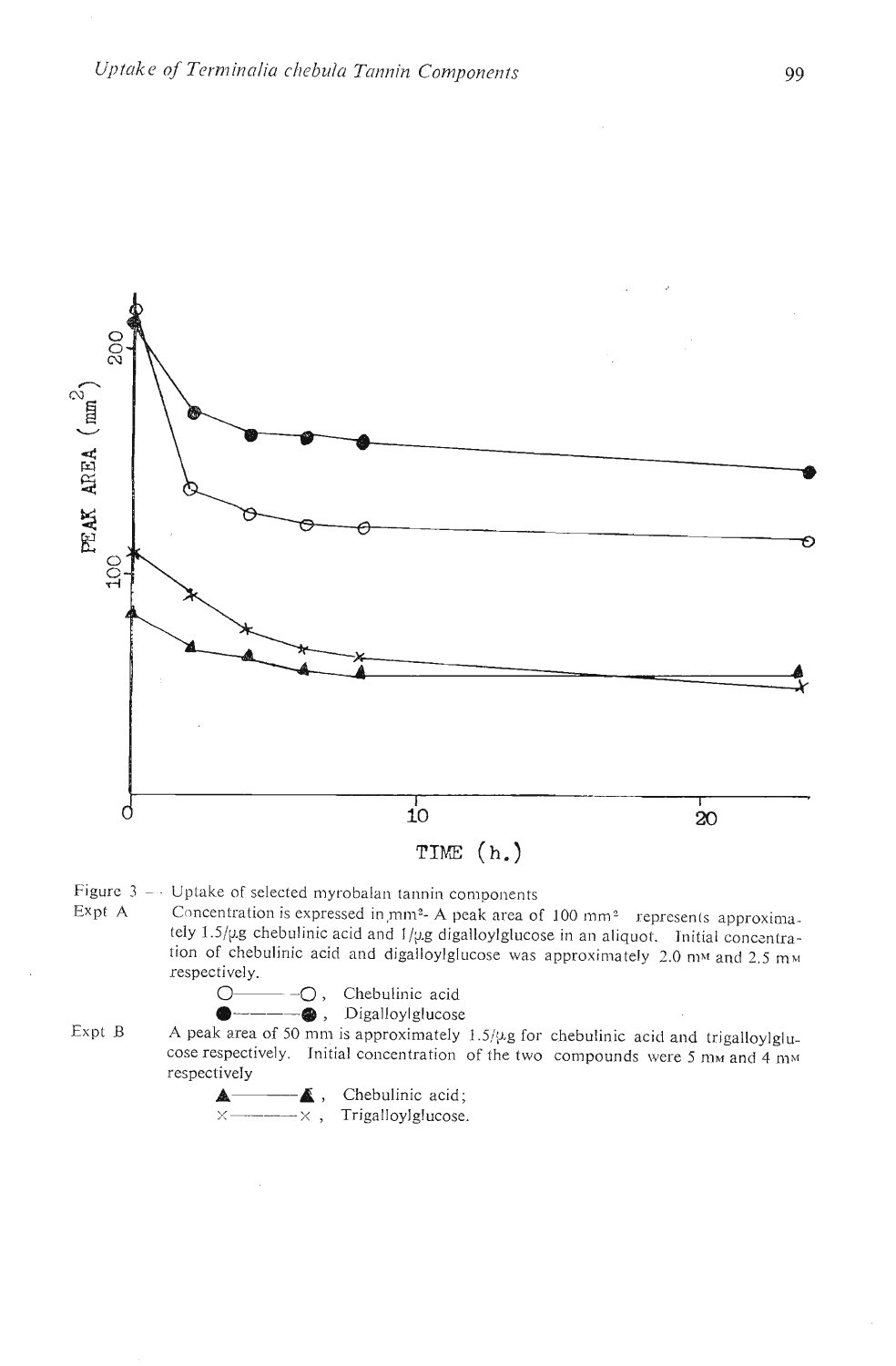

Figure  $4 -$  Uptake of selected tannin/ from myrobalan extracts

A A myrobalan extract (10 mg cc<sup>-1</sup> tannin) was agitated with hide and an aliquot assayed.<br>  $\times$ ————  $\times$  , Chebulinic acid;<br>
Chebulagic acid: aliquot assayed.



- Digalloylglucose.
- B The mother liquor obtained after precipitation of chebulinic acid by the method of Barat<sup>1</sup> was used. Tannin concentration of the mother liquor (as determined by the hide powder method) was diluted to 10 mg  $cc^{-1}$ .

```
Q \longrightarrow Q, Chebulinic acid;<br>
Q \longrightarrow Q, Chebulagic acid.
a, Chebulagic acid.
```
100 mma is equivalent to approximately 1.5, 1.5, and 1 **p,g** chebulinic acid,

chebulagic acid and digalloylglucose respectively.